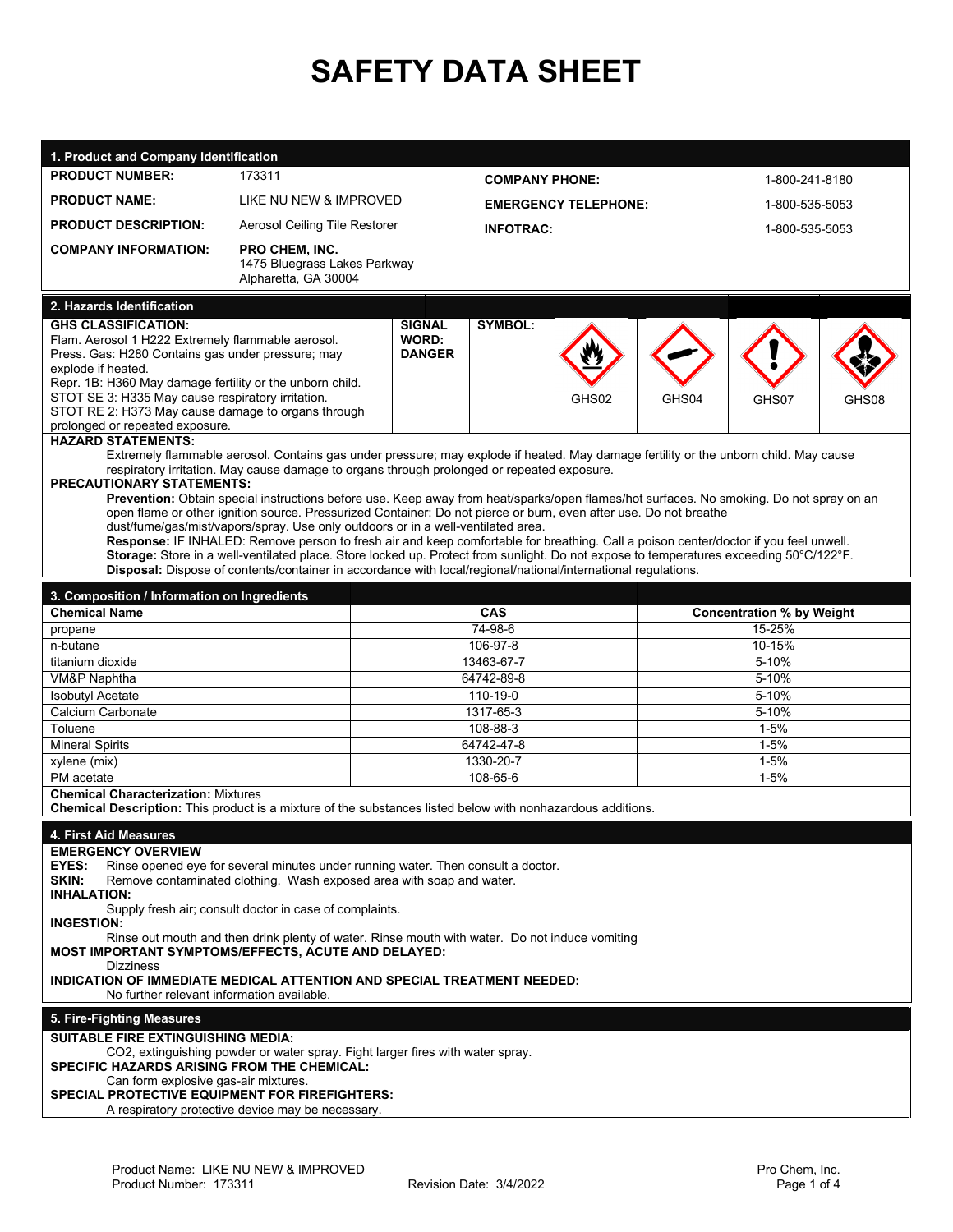| 6. Accidental Release Measures                                                                                                                  |                                                                                                                                                                     |                                                  |                                                                                  |  |
|-------------------------------------------------------------------------------------------------------------------------------------------------|---------------------------------------------------------------------------------------------------------------------------------------------------------------------|--------------------------------------------------|----------------------------------------------------------------------------------|--|
| <b>PERSONAL PRECAUTIONS:</b>                                                                                                                    |                                                                                                                                                                     |                                                  |                                                                                  |  |
| Wear protective equipment. Keep unprotected persons away. Use respiratory protective device against the effects of fumes/dust/aerosol.          |                                                                                                                                                                     |                                                  |                                                                                  |  |
|                                                                                                                                                 | <b>METHODS &amp; MATERIALS FOR CONTAINMENT &amp; CLEANUP:</b><br>Ensure adequate ventilation. Dispose contaminated material as waste according to Section 13.       |                                                  |                                                                                  |  |
|                                                                                                                                                 |                                                                                                                                                                     |                                                  |                                                                                  |  |
| 7. Handling and Storage                                                                                                                         |                                                                                                                                                                     |                                                  |                                                                                  |  |
|                                                                                                                                                 | <b>PRECAUTIONS FOR SAFE HANDLING STORAGE REQUIREMENTS:</b>                                                                                                          |                                                  |                                                                                  |  |
|                                                                                                                                                 | Use only in well ventilated areas. Keep away from sources of heat and direct sunlight. Do not warehouse in subfreezing conditions. Store                            |                                                  |                                                                                  |  |
| locked up.                                                                                                                                      |                                                                                                                                                                     |                                                  |                                                                                  |  |
|                                                                                                                                                 | 8. Exposure Controls / Personal Protection                                                                                                                          |                                                  |                                                                                  |  |
|                                                                                                                                                 | Components with limit values that require monitoring at the workplace:                                                                                              |                                                  |                                                                                  |  |
| 74-98-6 propane                                                                                                                                 |                                                                                                                                                                     |                                                  |                                                                                  |  |
| PEL (USA)<br>REL (USA)                                                                                                                          | Long-term value: $1800$ mg/m <sup>3</sup> , $1000$ ppm<br>Long-term value: 1800 mg/m <sup>3</sup> , 1000 ppm                                                        |                                                  |                                                                                  |  |
| TLV (USA)                                                                                                                                       | refer to Appendix F inTLVs&BEIs book; D, EX                                                                                                                         |                                                  |                                                                                  |  |
|                                                                                                                                                 |                                                                                                                                                                     |                                                  |                                                                                  |  |
| 106-97-8 n-butane                                                                                                                               |                                                                                                                                                                     |                                                  |                                                                                  |  |
| REL (USA)                                                                                                                                       | Long-term value: 1900 mg/m <sup>3</sup> , 800 ppm                                                                                                                   |                                                  |                                                                                  |  |
| TLV (USA)                                                                                                                                       | Short-term value: 2370 mg/m <sup>3</sup> , 1000 ppm (EX)                                                                                                            |                                                  |                                                                                  |  |
| 110-19-0 Isobutyl Acetate                                                                                                                       |                                                                                                                                                                     |                                                  |                                                                                  |  |
| PEL (USA)                                                                                                                                       | Long-term value: 700 mg/m <sup>3</sup> , 150 ppm                                                                                                                    |                                                  |                                                                                  |  |
| REL (USA)                                                                                                                                       | Long-term value: 700 mg/m <sup>3</sup> , 150 ppm                                                                                                                    |                                                  |                                                                                  |  |
| TLV (USA)                                                                                                                                       | Short-term value: 712 mg/m <sup>3</sup> , 150 ppm                                                                                                                   |                                                  |                                                                                  |  |
|                                                                                                                                                 | Long-term value: 238 mg/m <sup>3</sup> , 50 ppm                                                                                                                     |                                                  |                                                                                  |  |
| 108-88-3 Toluene                                                                                                                                |                                                                                                                                                                     |                                                  |                                                                                  |  |
| PEL (USA)                                                                                                                                       | Long-term value: 200 ppm                                                                                                                                            |                                                  |                                                                                  |  |
|                                                                                                                                                 | Ceiling limit value: 300; 500* ppm                                                                                                                                  |                                                  |                                                                                  |  |
|                                                                                                                                                 | *10-min peak per 8-hr shift<br>Short-term value: 560 mg/m <sup>3</sup> , 150 ppm                                                                                    |                                                  |                                                                                  |  |
| REL (USA)                                                                                                                                       | Long-term value: 375 mg/m <sup>3</sup> , 100 ppm                                                                                                                    |                                                  |                                                                                  |  |
| TLV (USA)                                                                                                                                       | Long-term value: 20 ppm                                                                                                                                             |                                                  |                                                                                  |  |
|                                                                                                                                                 | BEI, NIC-OTO                                                                                                                                                        |                                                  |                                                                                  |  |
| 1330-20-7 xylene (mix)                                                                                                                          |                                                                                                                                                                     |                                                  |                                                                                  |  |
| PEL (USA)                                                                                                                                       | Long-term value: 435 mg/m <sup>3</sup> , 100 ppm                                                                                                                    |                                                  |                                                                                  |  |
| REL (USA)                                                                                                                                       | Short-term value: 655 mg/m <sup>3</sup> , 150 ppm                                                                                                                   |                                                  |                                                                                  |  |
|                                                                                                                                                 | Long-term value: 435 mg/m <sup>3</sup> , 100 ppm                                                                                                                    |                                                  |                                                                                  |  |
| TLV (USA)                                                                                                                                       | Short-term value: 651 mg/m <sup>3</sup> , 150 ppm                                                                                                                   |                                                  |                                                                                  |  |
|                                                                                                                                                 | Long-term value: 434 mg/m <sup>3</sup> , 100 ppm<br><b>BEI</b>                                                                                                      |                                                  |                                                                                  |  |
| 108-65-6 PM acetate                                                                                                                             |                                                                                                                                                                     |                                                  |                                                                                  |  |
| WEEL (USA)                                                                                                                                      | Long-term value: 50 ppm                                                                                                                                             |                                                  |                                                                                  |  |
|                                                                                                                                                 |                                                                                                                                                                     |                                                  |                                                                                  |  |
| <b>BIOLOGICAL LIMIT VALUES</b>                                                                                                                  |                                                                                                                                                                     |                                                  |                                                                                  |  |
| 1330-20-7 xylene (mix)<br><b>BEI (USA)</b>                                                                                                      | 1.5 g/g creatinine                                                                                                                                                  |                                                  |                                                                                  |  |
|                                                                                                                                                 | Medium: urine                                                                                                                                                       |                                                  |                                                                                  |  |
|                                                                                                                                                 | Time: end of shift                                                                                                                                                  |                                                  |                                                                                  |  |
|                                                                                                                                                 | Parameter: Methylhippuric acids                                                                                                                                     |                                                  |                                                                                  |  |
|                                                                                                                                                 | PERSONAL PROTECTIVE EQUIPMENT:                                                                                                                                      |                                                  |                                                                                  |  |
|                                                                                                                                                 |                                                                                                                                                                     |                                                  |                                                                                  |  |
|                                                                                                                                                 |                                                                                                                                                                     |                                                  |                                                                                  |  |
|                                                                                                                                                 | Eye/Face Protection: Tightly sealed goggles                                                                                                                         |                                                  |                                                                                  |  |
|                                                                                                                                                 | Skin Protection: Nitrile gloves. The glove material must be impermeable and resistant to the substance.                                                             |                                                  |                                                                                  |  |
| Respiratory Protection: A respirator is generally not necessary when using this product outdoors or in large open areas. In cases where short   |                                                                                                                                                                     |                                                  |                                                                                  |  |
| and/or long-term overexposure exists, a charcoal filter respirator should be worn. If you suspect overexposure conditions exist, please consult |                                                                                                                                                                     |                                                  |                                                                                  |  |
|                                                                                                                                                 | an authority on chemical hygiene.<br>General Hygiene Protection: Keep away from foodstuffs and animal feed. Wash hands after use. Immediately remove all soiled and |                                                  |                                                                                  |  |
|                                                                                                                                                 | contaminated clothing. Wash hands after use. Store protective clothing separately. Do not eat or drink while working.                                               |                                                  |                                                                                  |  |
| 9. Physical & Chemical Properties                                                                                                               |                                                                                                                                                                     |                                                  |                                                                                  |  |
|                                                                                                                                                 |                                                                                                                                                                     |                                                  |                                                                                  |  |
| Appearance:<br>Odor:                                                                                                                            | Aerosol.<br>Aromatic                                                                                                                                                | Flammability(solid/gas):<br>Danger of Explosion: | Extremely flammable.<br>In use, may form flammable/explosive vapour-air mixture. |  |
| <b>Odor Threshold:</b>                                                                                                                          | Not determined.                                                                                                                                                     | Explosive Limit-Lower (%):                       | 1.7 Vol %                                                                        |  |
| pH:                                                                                                                                             | Not determined.                                                                                                                                                     | <b>Explosive Limit-Upper (%):</b>                | 10.9 Vol %                                                                       |  |
| <b>Melting Point/Range:</b>                                                                                                                     | Undetermined.                                                                                                                                                       | <b>Vapor Density:</b>                            | Not determined.                                                                  |  |
| <b>Boiling Point:</b>                                                                                                                           | $-44^{\circ}$ C $(-47.2^{\circ}F)$                                                                                                                                  | Vapor Pressure:                                  | Not determined.                                                                  |  |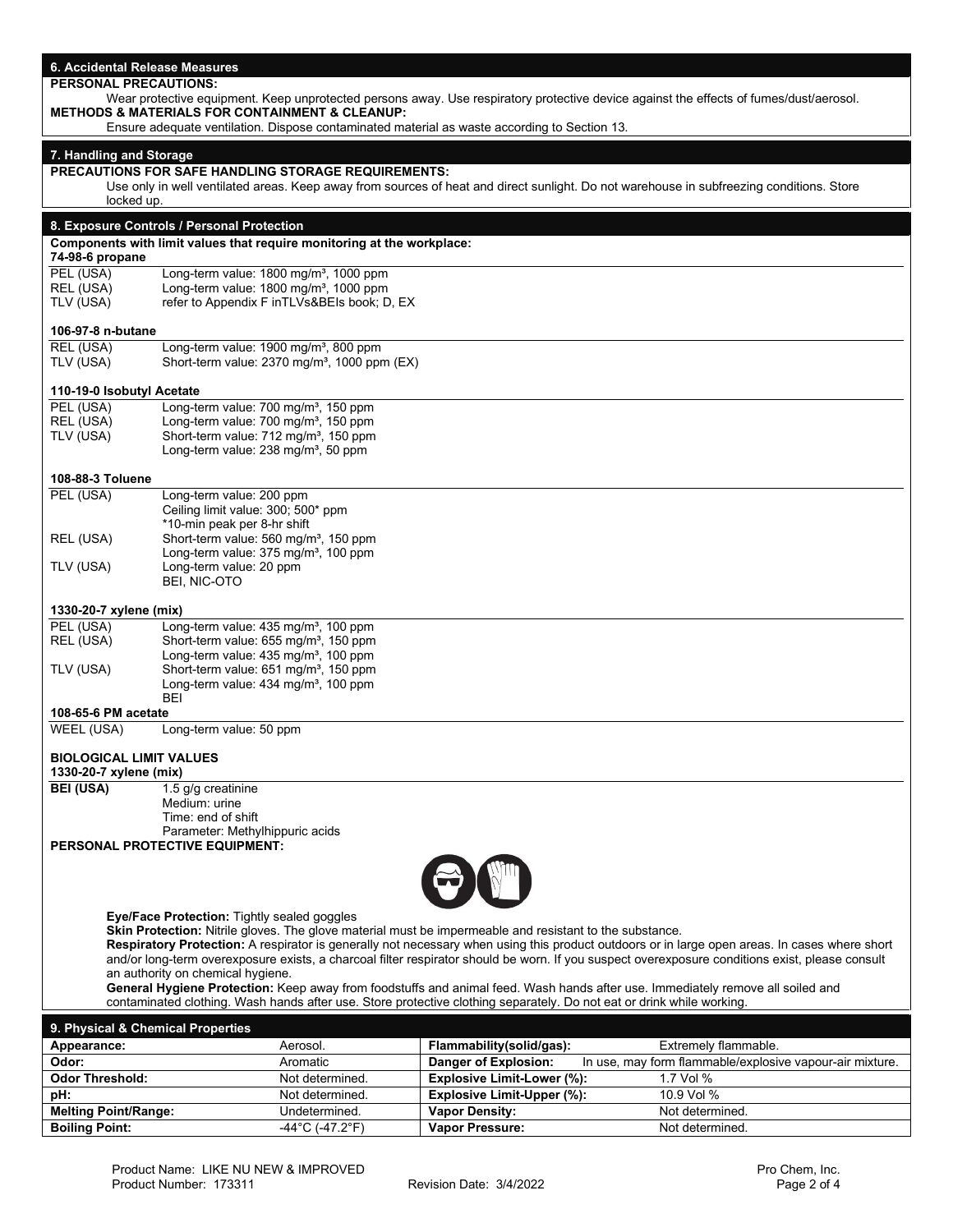| Viscosity:                                                                                                                                  |                                               | Not determined.                                     | <b>Relative Density:</b>                                                                                                                               | Between 0.77 and 0.85 (Water equals 1.00) |
|---------------------------------------------------------------------------------------------------------------------------------------------|-----------------------------------------------|-----------------------------------------------------|--------------------------------------------------------------------------------------------------------------------------------------------------------|-------------------------------------------|
| <b>Flash Point:</b>                                                                                                                         |                                               | $-19^{\circ}$ C (-2.2°F)                            | Solubility:                                                                                                                                            | Not determined.                           |
| <b>Evaporation Rate:</b>                                                                                                                    |                                               | Not applicable.                                     | Water:                                                                                                                                                 | 21.4 %                                    |
| <b>Decomposition Temp:</b>                                                                                                                  |                                               | Not determined.                                     | <b>Auto-Igniting Temp:</b>                                                                                                                             | Product is not self-igniting.             |
| Partition Coeff(n-octanol/water):                                                                                                           |                                               | Not determined.                                     |                                                                                                                                                        |                                           |
| 10. Stability & Reactivity Information                                                                                                      |                                               |                                                     |                                                                                                                                                        |                                           |
| <b>REACTIVITY:</b>                                                                                                                          | Stable at normal temperatures.                |                                                     |                                                                                                                                                        |                                           |
| <b>CHEMICAL STABILITY:</b><br>Not fully evaluated.<br><b>POSSIBILITY OF HAZARDOUS REACTIONS:</b>                                            |                                               |                                                     |                                                                                                                                                        |                                           |
| <b>CONDITIONS TO AVOID:</b>                                                                                                                 | No dangerous reactions known.                 |                                                     |                                                                                                                                                        |                                           |
| <b>INCOMPATIBLE MATERIALS:</b>                                                                                                              |                                               |                                                     | Do not allow can to exceed 120 degrees Fahrenheit. Do not warehouse in subfreezing temperatures.                                                       |                                           |
|                                                                                                                                             | No further relevant information available.    |                                                     |                                                                                                                                                        |                                           |
| <b>HAZARDOUS DECOMPOSITION PRODUCTS:</b>                                                                                                    | No dangerous decomposition products known.    |                                                     |                                                                                                                                                        |                                           |
| 11. Toxicological Information                                                                                                               |                                               |                                                     |                                                                                                                                                        |                                           |
| PRIMARY ROUTE OF ENTRY:                                                                                                                     |                                               |                                                     |                                                                                                                                                        |                                           |
| Skin: No irritant effect.                                                                                                                   | Eyes: No irritating effect.                   |                                                     |                                                                                                                                                        |                                           |
|                                                                                                                                             | Sensitization: No sensitizing effects known.  |                                                     |                                                                                                                                                        |                                           |
| LD/LC50 values that are relevant for classification:                                                                                        |                                               |                                                     |                                                                                                                                                        |                                           |
| 13463-67-7 titanium dioxide<br>Oral                                                                                                         | LD50                                          | >20,000 mg/kg (rat)                                 |                                                                                                                                                        |                                           |
| Dermal                                                                                                                                      | LD50                                          | >10,000 mg/kg (rbt)                                 |                                                                                                                                                        |                                           |
| Inhalative                                                                                                                                  | LD <sub>50</sub>                              | >6.82 mg/l (rat)                                    |                                                                                                                                                        |                                           |
| 110-19-0 Isobutyl Acetate                                                                                                                   |                                               |                                                     |                                                                                                                                                        |                                           |
| Oral                                                                                                                                        | LD50                                          | 4,763 mg/kg (rbt)                                   |                                                                                                                                                        |                                           |
|                                                                                                                                             |                                               |                                                     |                                                                                                                                                        |                                           |
| 1330-20-7 xylene (mix)                                                                                                                      |                                               |                                                     |                                                                                                                                                        |                                           |
| Oral<br>Dermal                                                                                                                              | LD50<br>LD50                                  | 8,700 mg/kg (rat)<br>2,000 mg/kg (rbt)              |                                                                                                                                                        |                                           |
| Inhalative                                                                                                                                  | LC50/4 h                                      | 6,350 mg/l (rat)                                    |                                                                                                                                                        |                                           |
|                                                                                                                                             |                                               |                                                     |                                                                                                                                                        |                                           |
| 108-65-6 PM acetate<br>Oral                                                                                                                 | LD50                                          | 8,700 mg/kg (rat)                                   |                                                                                                                                                        |                                           |
| Inhalative                                                                                                                                  | LC50/4 h                                      | 35.7 mg/l (rat)                                     |                                                                                                                                                        |                                           |
| 12. Ecological Information                                                                                                                  |                                               |                                                     |                                                                                                                                                        |                                           |
| <b>AQUATIC TOXICITY:</b>                                                                                                                    |                                               |                                                     |                                                                                                                                                        |                                           |
|                                                                                                                                             | Hazardous for water, do not empty into drains |                                                     |                                                                                                                                                        |                                           |
| PERSISTENCE AND DEGRADABILITY:                                                                                                              |                                               |                                                     | The product is degradable after prolonged exposure to natural weathering processes.                                                                    |                                           |
| <b>BIOACCUMULATIVE POTENTIAL:</b>                                                                                                           |                                               |                                                     |                                                                                                                                                        |                                           |
|                                                                                                                                             | No further relevant information available.    |                                                     |                                                                                                                                                        |                                           |
| <b>MOBILITY IN SOIL:</b>                                                                                                                    | No further relevant information available.    |                                                     |                                                                                                                                                        |                                           |
| <b>OTHER ADVERSE EFFECTS:</b>                                                                                                               |                                               |                                                     |                                                                                                                                                        |                                           |
| <b>OTHER INFORMATION:</b>                                                                                                                   | No further relevant information available.    |                                                     |                                                                                                                                                        |                                           |
| This product does not contain any chlorofluorocarbons (CFC's), hydrochlorofluorocarbons (HCFC's), perfluorocarbons (PFC's), heavy metals    |                                               |                                                     |                                                                                                                                                        |                                           |
|                                                                                                                                             |                                               | (chromium, lead, cadmium), or chlorinated solvents. |                                                                                                                                                        |                                           |
| 13. Disposal Consideration                                                                                                                  |                                               |                                                     |                                                                                                                                                        |                                           |
|                                                                                                                                             |                                               |                                                     | Dispose of in accordance with local, state, and federal regulations. Do not puncture, incinerate, or compact. Partially empty cans must be disposed of |                                           |
| responsibly. Do not heat or cut empty containers with electric or gas torches.<br>Recommendation: Completely empty cans should be recycled. |                                               |                                                     |                                                                                                                                                        |                                           |
| Recommended Cleansing Agent: Water, if necessary with cleansing agents.                                                                     |                                               |                                                     |                                                                                                                                                        |                                           |
|                                                                                                                                             |                                               |                                                     |                                                                                                                                                        |                                           |
| 14. Transportation Information                                                                                                              |                                               |                                                     |                                                                                                                                                        |                                           |
| DOT:<br><b>UN Number: UN1950</b><br>UN Proper Shipping Name: Aerosols, flammable                                                            |                                               |                                                     |                                                                                                                                                        |                                           |
| <b>Transport Hazard Class(es):</b>                                                                                                          |                                               |                                                     |                                                                                                                                                        |                                           |
| <b>Class: 2.1</b>                                                                                                                           |                                               |                                                     |                                                                                                                                                        |                                           |
| Marine pollutant: No<br>Special precautions for user: Warning: Gases                                                                        |                                               |                                                     |                                                                                                                                                        |                                           |
| <b>EMS Number: F-D,S-U</b>                                                                                                                  |                                               |                                                     |                                                                                                                                                        |                                           |
| <b>Packaging Group: --</b>                                                                                                                  |                                               |                                                     |                                                                                                                                                        |                                           |